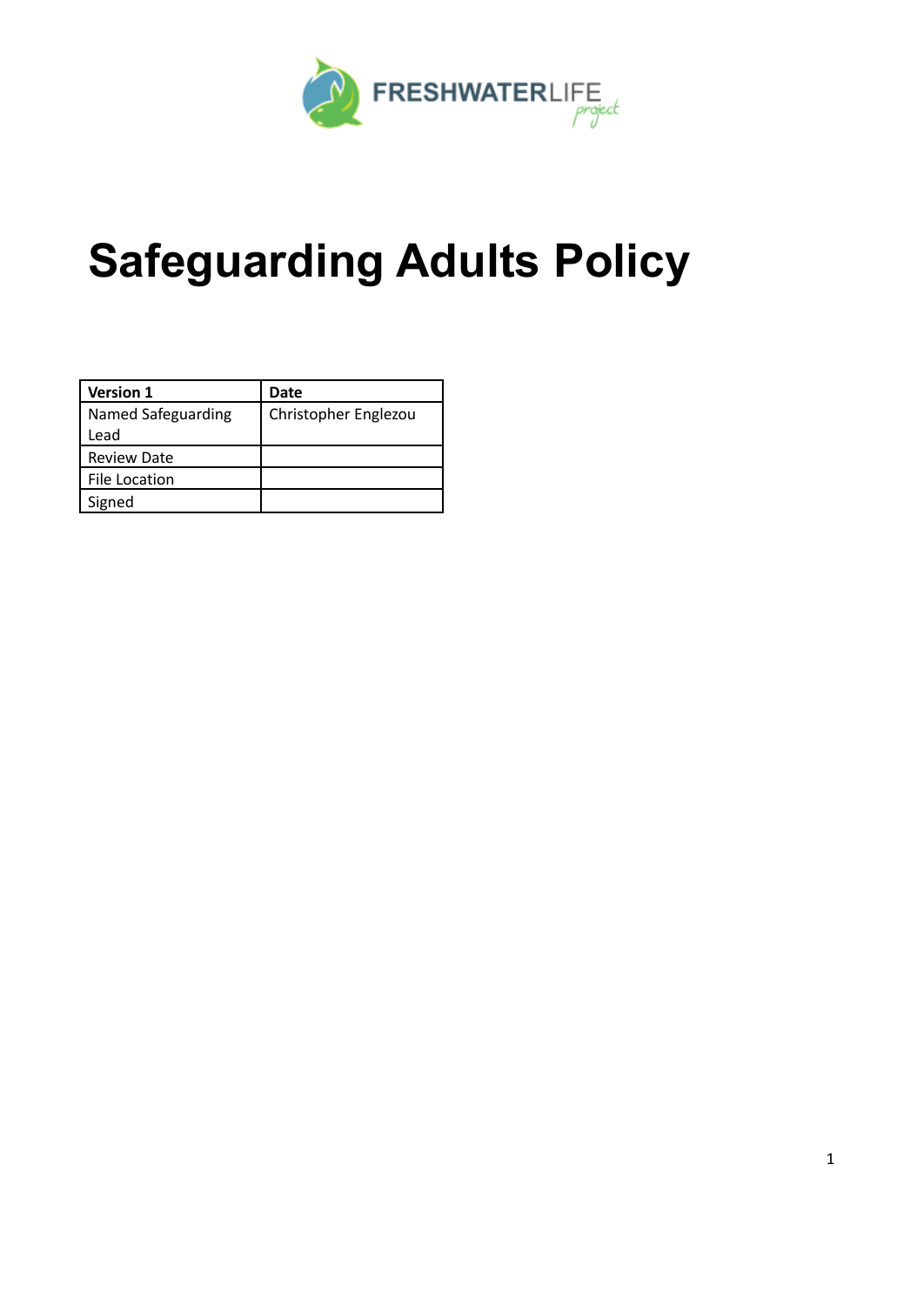## **Aims**

Freshwater Life Project occasionally conducts activities which involve engagement with local communities and can include direct interaction with members of the public. These activities often include educational initiatives and the facilitation of volunteering projects that members of the public will participate in. From time to time, this may involve engagement with people who have additional care and support needs who may or may not be considered to be vulnerable. This policy is specifically designed to provide clear and concise direction and outline exactly how Freshwater Life Project will ensure the utmost care and vigilance are maintained during these activities. This is crucial for the benefit of the Freshwater Life Project organisation as well as most importantly, for the safety of members of the public.

Freshwater Life Project is committed to the protection of aquatic ecosystems, promoting and bringing light to the importance of biodiversity, including but not limited to, threatened species, and species from compromised or threatened habitat types. As Freshwater Life Project allows for equal opportunity volunteering, this policy acknowledges and explains the safeguarding processes put in place to ensure the safety of volunteers with care and support needs while working with delicate aquatic ecosystems.

All mentions of "the charity" herein will thusly be regarded as Freshwater Life Project.

The charity will not tolerate the abuse of adults in any of its forms and is committed to safeguarding adults with care and support needs from harm.

This policy outlines the steps the charity will make to safeguard an adult with care and support needs if they are deemed to be at risk or at risk. This policy sets out the roles and responsibilities of the charity in working together with other professionals and agencies in promoting the adult's welfare and safeguarding them from abuse and neglect.

The charity will ensure that decisions made will allow adults to make their own choices and include them in any decision making. The charity will also ensure that safe and effective working practices are in place.

This policy is intended to support staff and volunteers working within the charity to understand their role and responsibilities in safeguarding adults. All staff and volunteers are expected to follow this policy.

The key objectives of this policy are for all employees and volunteers of the charity to:

- have an overview of adult safeguarding
- be clear about their responsibility to safeguard adults
- ensure the necessary actions are taken where an adult with care and support needs is deemed to be at risk

This policy is based on:

- The Care Act 2014 and the Care and Support statutory guidance
- London Safeguarding Adults policy and procedures
- Islington Safeguarding Adults Board's local procedures and appendices

Under the Human Rights Act 1998, everyone has the right to live free from abuse and neglect. <https://www.equalityhumanrights.com/en/human-rights/human-rights-act>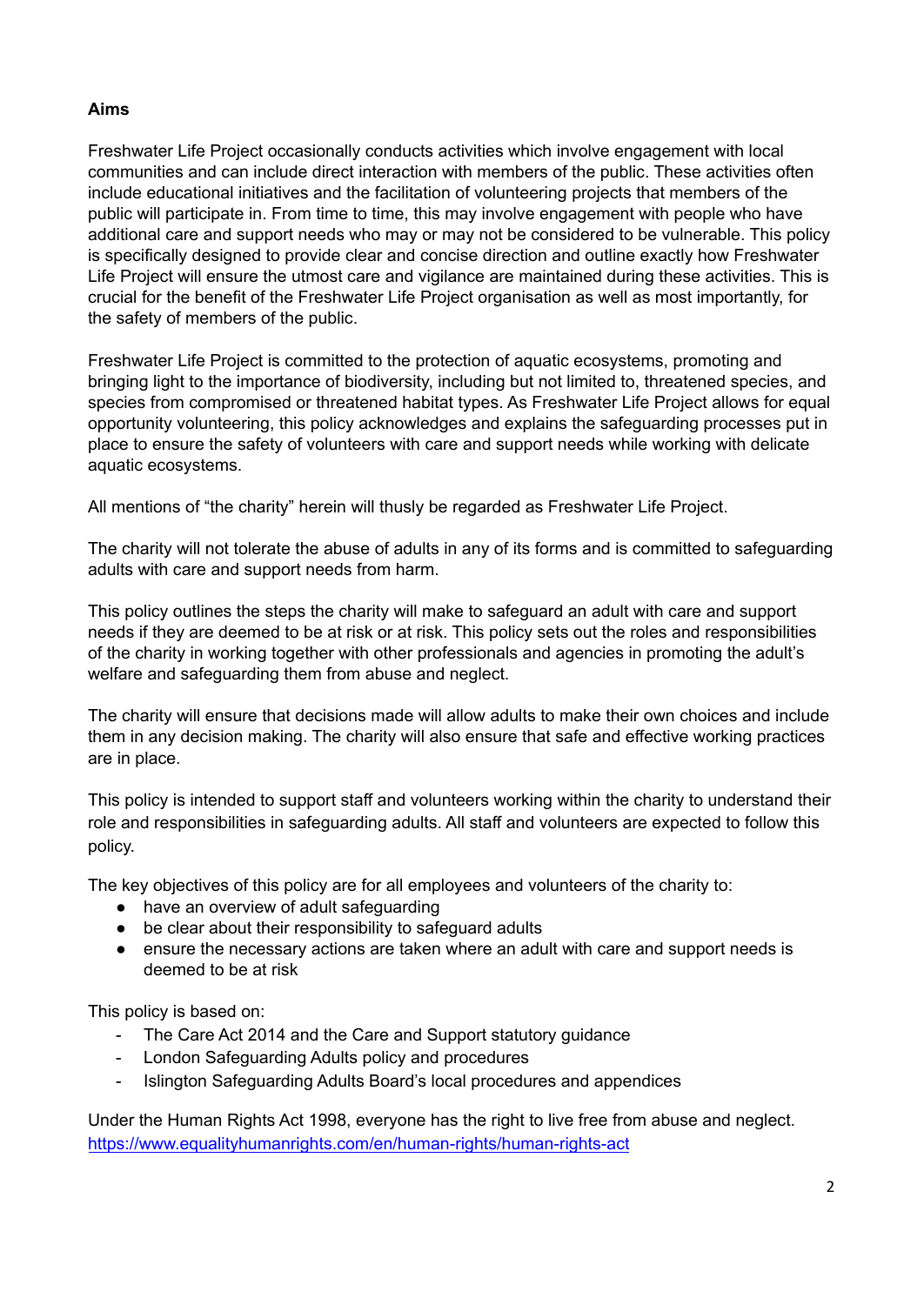Copies of this policy should be available within the charity and the charity will not tolerate the abuse of adults in the organisation and staff and volunteers should be made aware of how this policy can be accessed.

#### **What is Safeguarding adults?**

*'Safeguarding means protecting an adult's right to live in safety, free from abuse and neglect. It is about people and organisations working together to prevent and stop both the risks and experience of abuse or neglect, while at the same time making sure that the adult's wellbeing is promoted including, where appropriate, having regard to their views, wishes, feelings and beliefs in deciding on any action. This must recognise that adults sometimes have complex interpersonal relationships and may be ambivalent, unclear or unrealistic about their personal circumstances.'*

*Care and Support Statutory Guidance, Department of Health, updated February 2017*

All adults should be able to live free from fear and harm. But some may find it hard to get the help and support they need to stop abuse.

An adult may be unable to protect themselves from harm or exploitation due to many reasons, including their mental or physical incapacity, sensory loss or physical or learning disabilities. This could be an adult who is usually able to protect themselves from harm but maybe unable to do so because of an accident, disability, frailty, addiction or illness.

The charity adheres to following the six key principles that underpin safeguarding work (See Care Act guidance)

- **Empowerment**
- Prevention
- Proportionality
- Protection
- Partnership
- Accountability

The charity will not tolerate the abuse of adults in staff and volunteers should ensure that their work reflects the principles above and ensure the adult with care and support needs is involved in their decisions and informed consent is obtained. The charity should ensure that the safeguarding action agreed is the least intrusive response to the risk. Partners from the community should be involved in any safeguarding work in preventing, detecting and reporting neglect and abuse. The charity should be transparent and accountable in delivering safeguarding actions.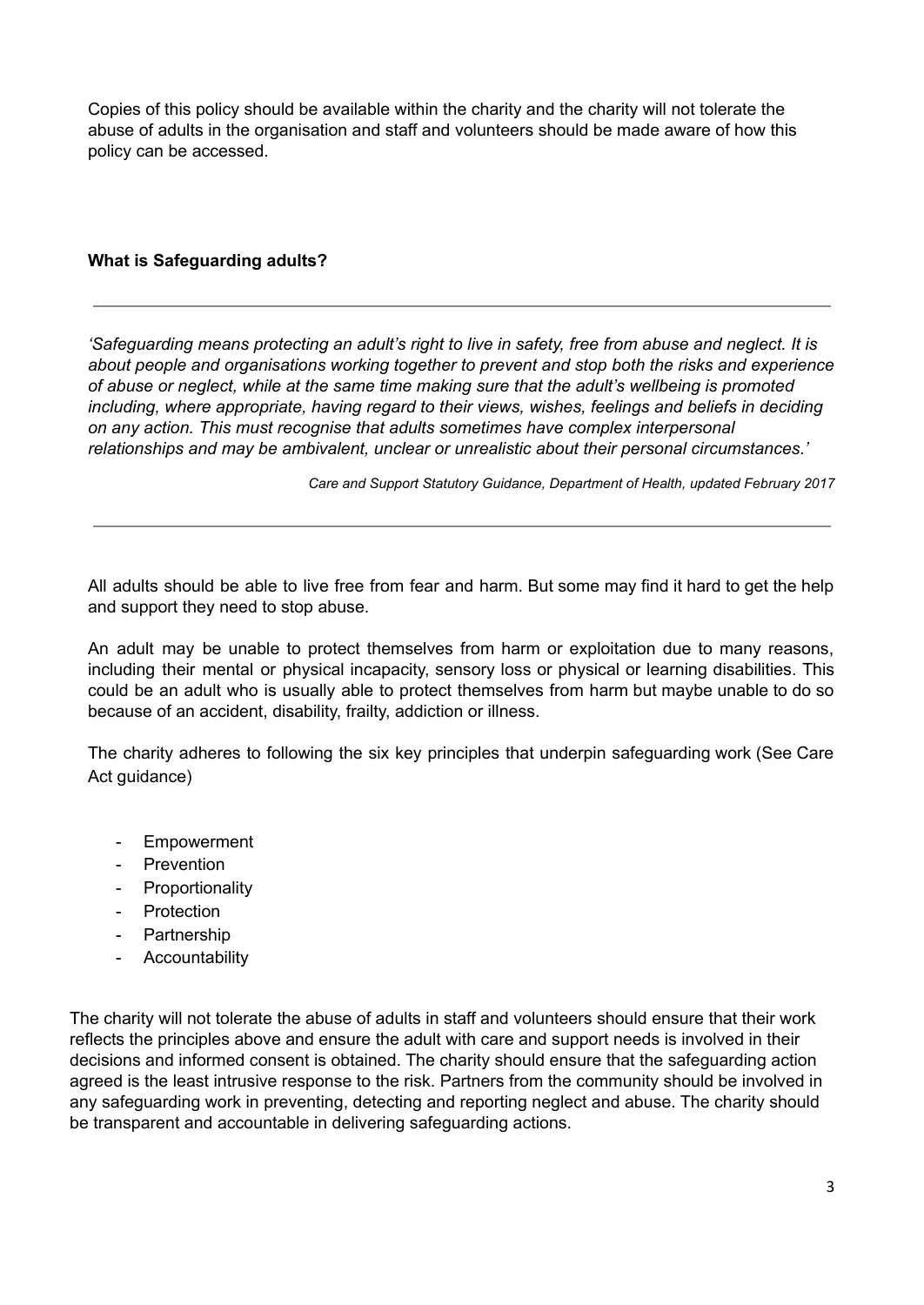## **What is Making Safeguarding Personal (MSP)?**

MSP means a case should be person-led and outcome-focused. The individual should be involved in identifying how best to respond to their safeguarding situation by giving them more choice and control as well as improving quality of life, wellbeing and safety.

The charity will not tolerate the abuse of adults the charity will ensure that adults are involved in their safeguarding arrangements and each individual is dealt with on a case by case basis. As adults may have different preferences, histories and life styles, the same process may not work for all.

## **Who do adult safeguarding duties apply to?**

If you encounter a situation while working with a community group whereby a person with care and support needs requires supportive assistance, take the time to listen, be calm and reassuring, to the best of your ability, provide appropriate support, and seek support and guidance from the FLP team

The Care Act 2014 sets out that adult safeguarding duties apply to *any* adult who:

- has care and support needs, and
- is experiencing, or is at risk of, abuse and neglect, and
- is unable to protect themselves from either the risk of, or the experience of abuse or neglect, because of those needs

## **Who do I go to if I am concerned?**

The named responsible person for safeguarding duties for the charity is Christopher Englezou [\(chris.englezou@freshwaterlifeproject.org](mailto:chris.englezou@freshwaterlifeproject.org) ). All staff and volunteers should contact Christopher Englezou for any concerns/queries they have in regards to safeguarding adults. Alternatively, you may also contact Laura Suckley ([laura.suckley@freshwaterlifeproject.org](mailto:laura.suckley@freshwaterlifeproject.org)). A log of the concern must be kept.

Christopher Englezou will be responsible to make decisions about notifying adult social services if required and consider alternative actions, where necessary.

Christopher Englezou will also ensure that the safeguarding adults policies and procedures are in place and up to date. They will ensure a safe environment is promoted for staff and volunteers and adults accessing the service. Christopher Englezou will ensure they are up to date with their safeguarding adults training.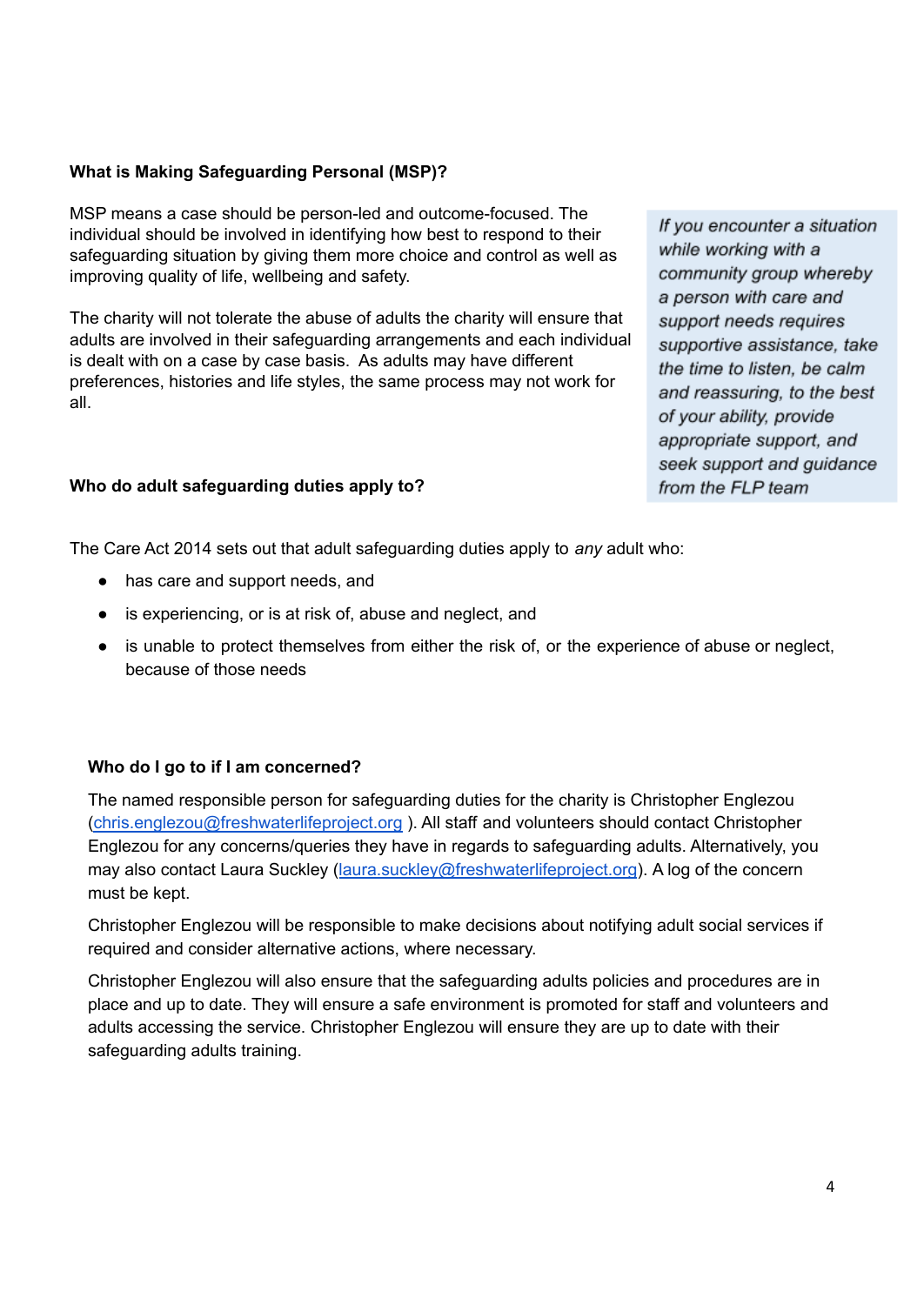## **What should I do if I am concerned?**

Staff and volunteers at the charity who have any adult safeguarding concerns should:

- 1. Respond
	- Take emergency action if someone is at immediate risk of harm/in need of urgent medical attention. Dial 999 for emergency services
	- Get brief details about what has happened and what the adult would like done about it, but do not probe or conduct a mini-investigation
	- Seek consent from the adult to take action and to report the concern. Consider whether the adult may lack capacity to make decisions about their own and other people's safety and wellbeing. If you decide to act against their wishes or without their consent, you must record your decision and the reasons for this.
- 2. Report
	- Name the person to whom staff/volunteers need to report any potential safeguarding concerns. This will usually be the organisation's designated safeguarding lead (see above)
- 3. Record
	- *[Clearly describe here your organisation's requirements for recording details about the incident. For example, explain where the information should be recorded and in what format and who should have access to the information. Many organisations have an incident form or a log of safeguarding concerns which is kept by the organisation's safeguarding lead. Some organisations record concerns on the patient/service user case file.]*
	- As far as possible, records should be written contemporaneously, dated and signed.
	- Keep records about safeguarding concerns confidential and in a location where the alleged abuser will not have access to the record. Access should not be given to any unauthorised personal for accessing confidential information including the sharing of passwords.
	- The charity data protection policy can be accessed publically here [https://freshwaterlifeproject.org/wp-content/uploads/2022/06/FLP-Data-Protection-Polic](https://freshwaterlifeproject.org/wp-content/uploads/2022/06/FLP-Data-Protection-Policy.pdf) [y.pdf](https://freshwaterlifeproject.org/wp-content/uploads/2022/06/FLP-Data-Protection-Policy.pdf)
- 4. Refer

In making a decision whether to refer or not, the designated safeguarding lead should take into account:

- (1) the adult's wishes and preferred outcome
- (2) whether the adult has mental capacity to make an informed decision about their own and others' safety
- (3) the safety or wellbeing of children or other adults with care and support needs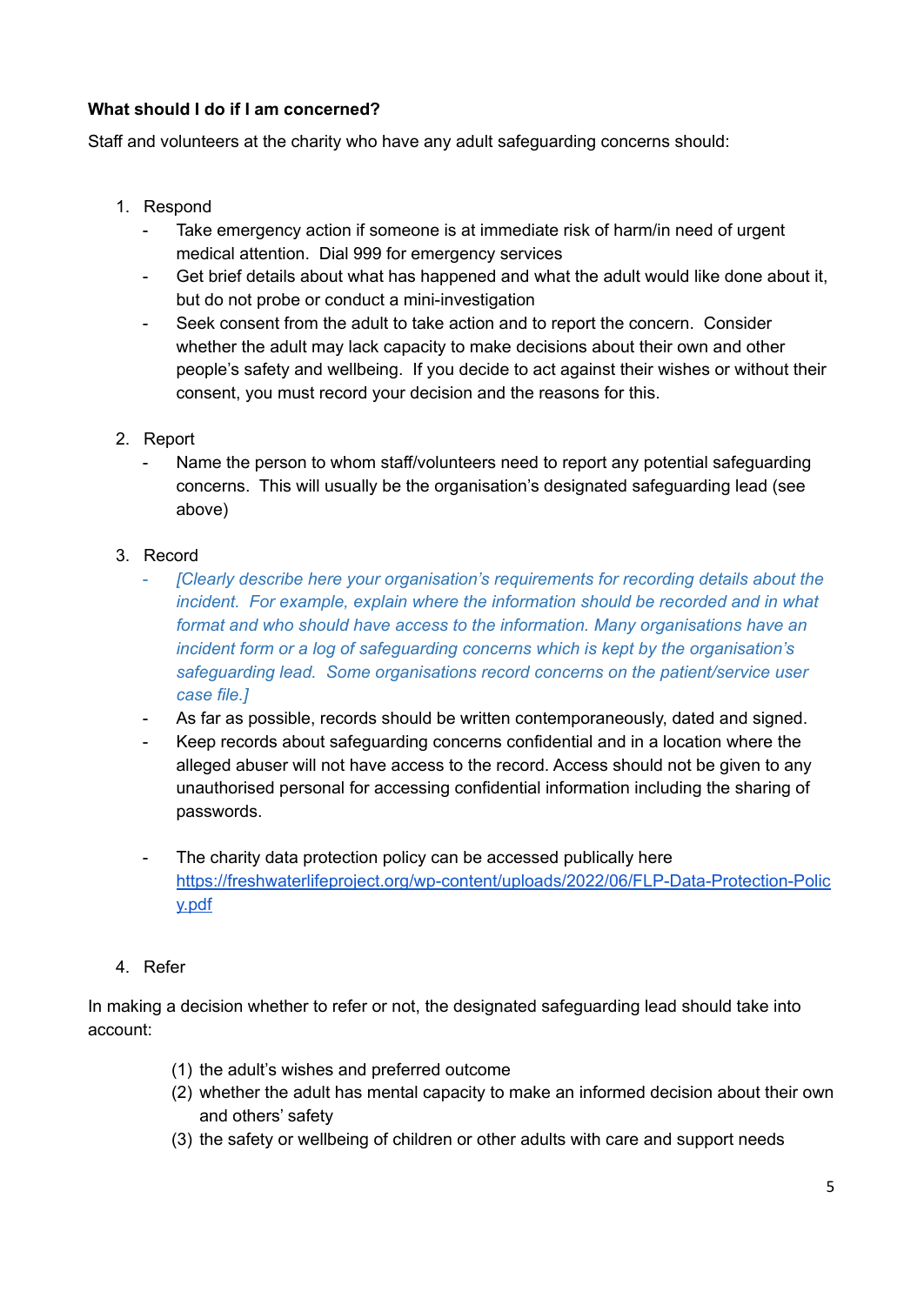- (4) whether there is a person in a position of trust involved
- (5) whether a crime has been committed

This should inform the decision whether to notify the concern to the following people:

- o the police if a crime has been committed and/or
- o Islington's Access & Advice Team (part of adult social services) for possible safeguarding enquiry
- o relevant regulatory bodies such as Care Quality Commission, Ofsted, Charities commission
- o service commissioning teams
- o family/relatives as appropriate (seek advice from adult social services)

The designated safeguarding lead should keep a record of the reasons for referring the concern or reasons for not referring.

Incidents of abuse may be one-off or multiple and may affect one person or more. Staff and volunteers should look beyond single incidents to identify patterns of harm. Accurate recording of information will also assist in recognising any patterns.

As soon as Adult Social Services becomes involved, a 4-stage safeguarding adults process is followed. For more information about this 4-stage safeguarding adults process, refer to the London Safeguarding Adults Procedures.

#### **What are your roles and responsibilities?**

All staff, management, trustees and volunteers at the charity are expected to report any concerns to the named person for safeguarding. If the allegation is against one of the charity members, volunteers, trustees or directors, seek advice from the charity safeguarding lead Christopher Englezou (chris.englezou@freshwaterlifeproject.org). If the allegation is against the safeguarding lead, seek advice from Islington's Access & Advice Team.

The designated safeguarding adults lead should be responsible for providing acknowledgement of the referral and brief feedback to the person raising the original concern. Feedback should be given in a way that will not make the situation worse or breach the Data Protection Act. If the police are involved, they should be consulted prior to giving feedback to the referrer to ensure any criminal investigation is not affected.

The local authority will decide on who will lead on a safeguarding enquiry should it progress to that stage. The named organisation should not conduct its own safeguarding enquiry unless instructed to do so by the local authority.

Staff and volunteers should ensure that the adult with care and support needs is involved at all stages of their safeguarding enquiry ensuring a person-centred approach is adopted.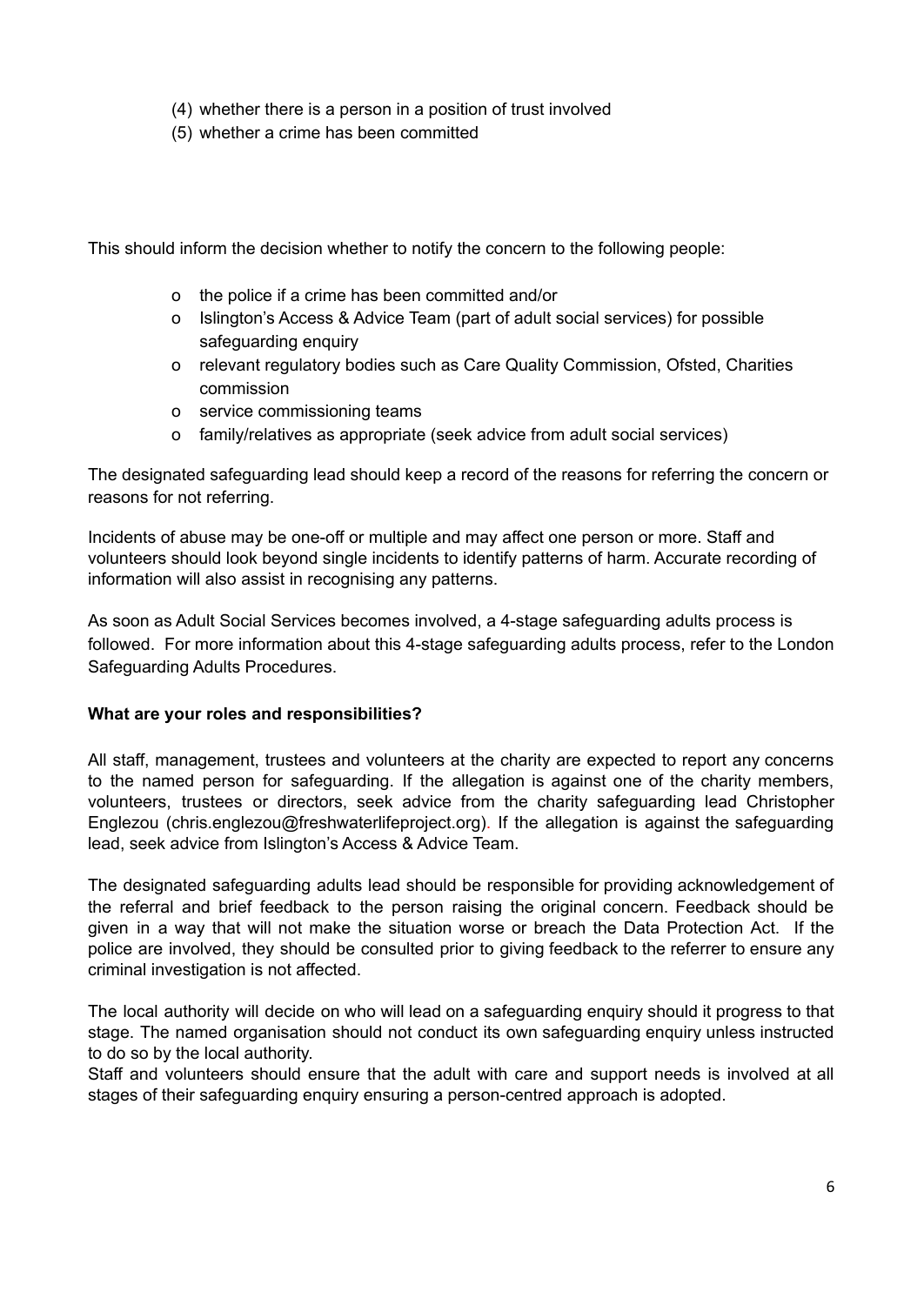## **Complaints procedure**

The charity promotes transparency and honesty when things go wrong. All staff and volunteers should apologise and be honest with service users and other relevant people when thing go wrong.

OR:

The charity is registered with the Care Quality Commission and therefore all staff and volunteers have a legal Duty of Candour to give a full and honest explanation to people about when things go wrong.

If a staff or volunteer or any other member of the organisation is unhappy with the charity decision about the safeguarding concern, refer them to Freshwater Life Volunteer [Complaints](https://freshwaterlifeproject.org/wp-content/uploads/2022/06/Volunteer-Complaints-Procedure.pdf) Policy.

The charity is committed to ensuring that staff and volunteers who in good faith whistle-blow in the public interest, will be protected from reprisals and victimisation. <https://freshwaterlifeproject.org/wp-content/uploads/2022/06/FLP-Whistleblowing-Policy.pdf>

The Mental Capacity Act 2005 is to be used when decisions on behalf of those adults with care and support needs who are unable to make some decisions for themselves.

Refer to the Mental Capacity Act Code of Practice,

[https://www.gov.uk/government/publications/mental-capacity-act-code-of-practice.](https://www.gov.uk/government/publications/mental-capacity-act-code-of-practice) You will need to involve an advocate if the person lacks capacity to make decisions about the safeguarding concern.

#### **Why is it important to take action?**

It may be difficult for adults with care and support needs to protect themselves and to report abuse. They rely on you to help them.

#### **Confidentiality and information sharing**

The charity expects all staff, volunteers, trustees to maintain confidentiality at all times. In line with Data Protection law, the charity does not share information if not required.

It should however be noted that information should be shared with authorities if an adult is deemed to be at risk of immediate harm. Sharing the right information, at the right time, with the right people can make all the difference to preventing harm. For further guidance on information sharing and safeguarding see:

<https://www.scie.org.uk/care-act-2014/safeguarding-adults/sharing-information/keymessages.asp>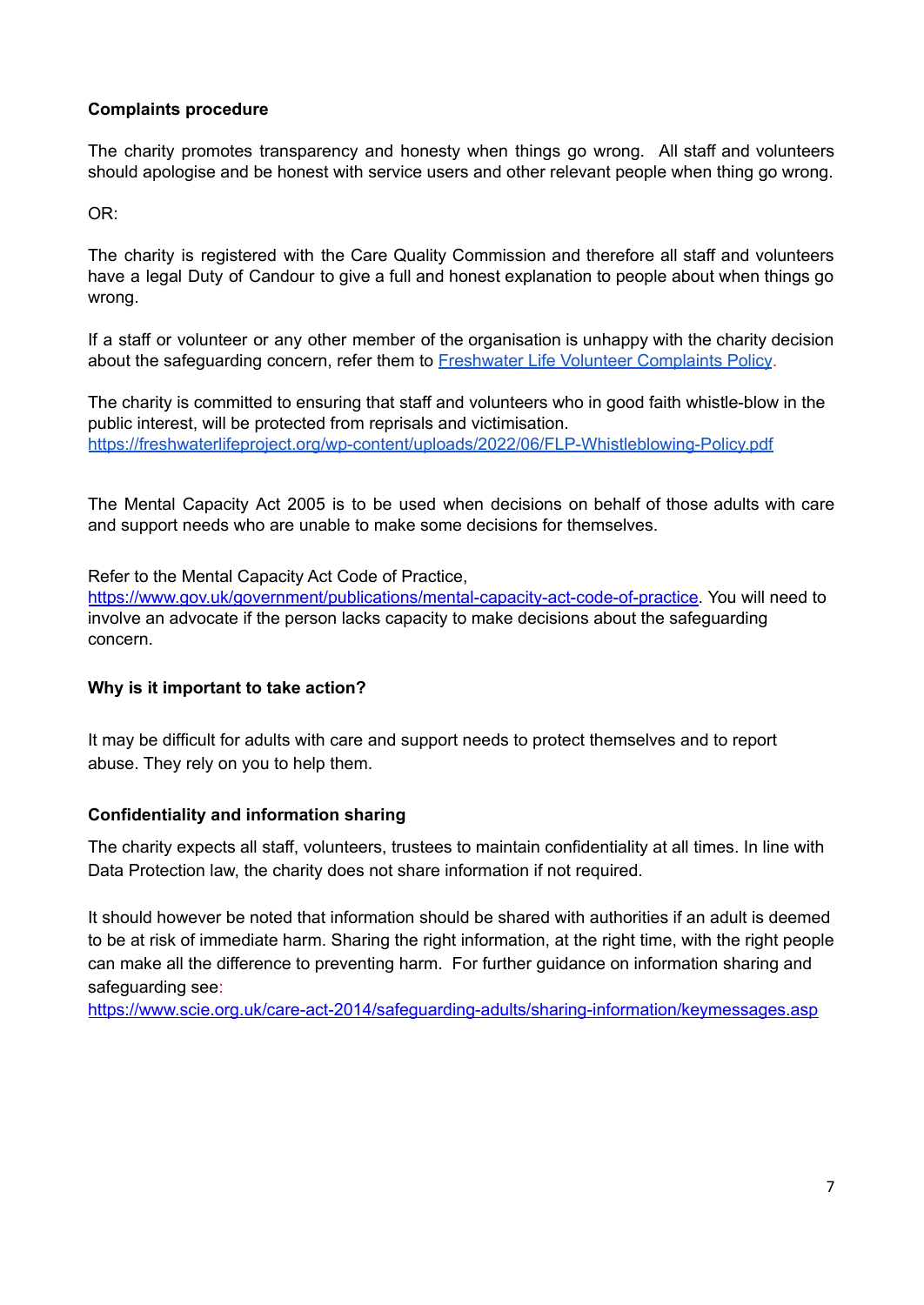## **Recruitment and selection**

The charity is committed to safe employment. Safe recruitment practices, such as Disclosure and Barring checks reduce the risk of exposing adults with care and support needs to people unsuitable to work with them. Refer to the council's guidance on Safer Recruitment (please note this guidance is currently being updated).

### **Training, awareness raising and supervision?**

The charity ensures that all staff and volunteers receive basic awareness training on safeguarding adults as they may come across adults with care and support needs who may be at risk of abuse. Those adults may report things of concern to staff or volunteers who should be equipped with the basic knowledge around safeguarding adults and be confident to identify that abuse is taking place and action is required. All staff and volunteers should be clear about the core values of the charity and commitment to safeguarding adults.

It is also useful to discuss training with staff who have attended training sessions to ensure they are embedding this in practice.

Voluntary organisations (including volunteers) who support adults with care and support needs can access the basic awareness safeguarding adults training provided by Islington Council. Free on-line training is also available. See:

<https://www.islington.gov.uk/social-care-health/im-a-professional/professional-and-carers-training>

Similarly, staff and volunteers may encounter concerns about the safety and wellbeing of children. For more information about children's safeguarding, refer to the charity Children's safeguarding policy

[https://freshwaterlifeproject.org/wp-content/uploads/2022/06/FLP-Childrens-Safeguarding-Policy.pd](https://freshwaterlifeproject.org/wp-content/uploads/2022/06/FLP-Childrens-Safeguarding-Policy.pdf) [f](https://freshwaterlifeproject.org/wp-content/uploads/2022/06/FLP-Childrens-Safeguarding-Policy.pdf)

## **Prevent**

Radicalisation and extremism of adults with care and support needs is a form of emotional/psychological exploitation. Radicalisation can take place through direct personal contact, or indirectly through social media.

If staff are concerned that an adult with care and support needs is at risk of being radicalised and drawn into terrorism, they should treat it in the same way as any other safeguarding concern.

For more information about Prevent see: <https://www.gov.uk/government/publications/prevent-duty-guidance>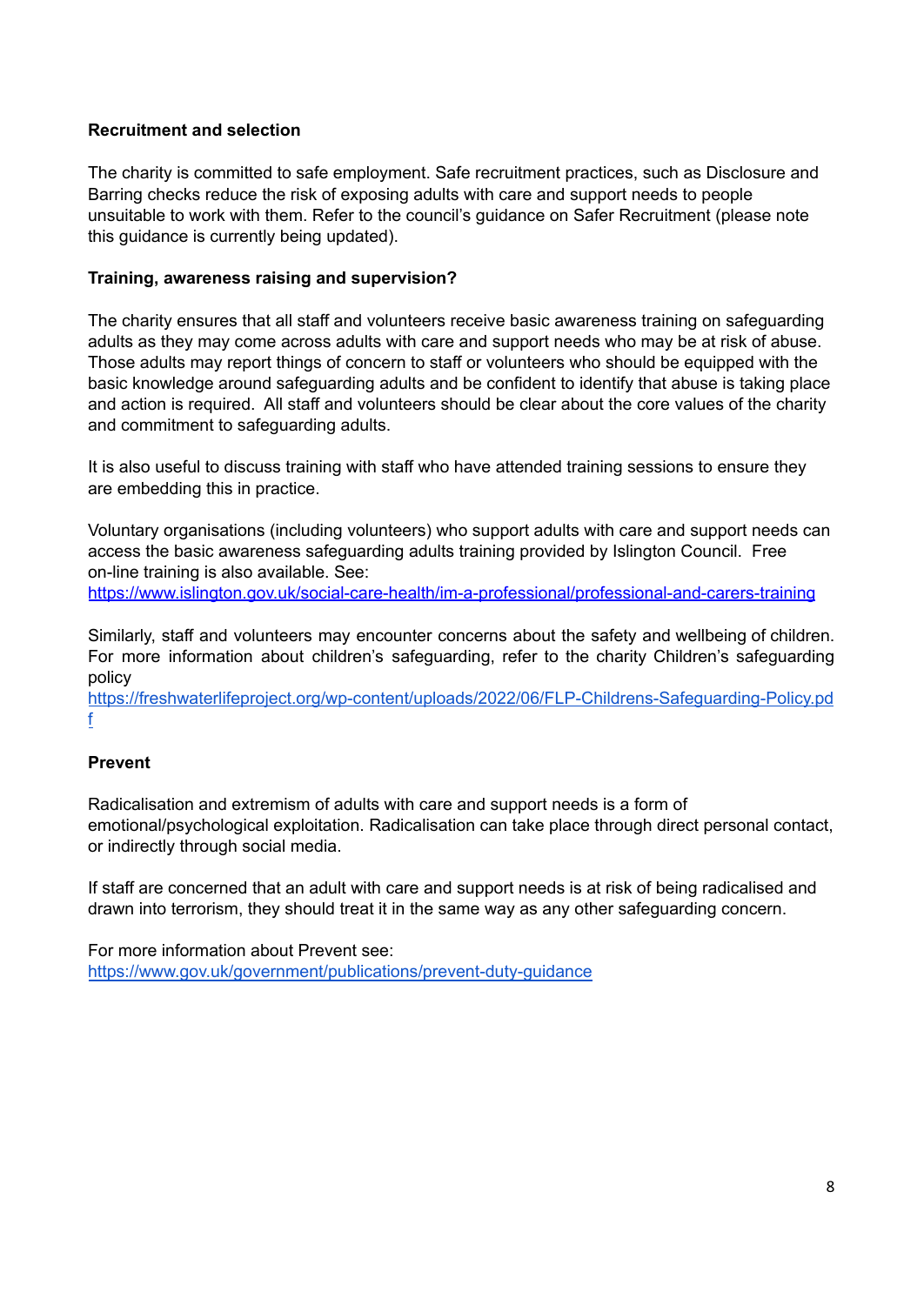## **Useful contacts**

Senior Safeguarding Lead

Chris Englezou chris.englezou@freshwaterlifep roject.org

If your concern relates to an adult at risk of harm or abuse, please contact our Access & Advice Service (first point of contact for adult social services) on 027 527 2299 or email [access.service@islington.gov.uk](mailto:access.service@islington.gov.uk)

## **Appendix 1**

#### **What are the types of safeguarding adults abuse?**

The Care and Support statutory guidance sets out the 10 main types of abuse:

- Physical abuse
- Neglect
- Sexual abuse
- Psychological
- Financial abuse
- Discriminatory
- **Organisational**
- Domestic violence
- Modern Slavery
- Self-neglect

However, you should keep an open mind about what constitutes abuse or neglect as it can take many forms and the circumstances of the individual case should always be considered.

For more information, read section 14.17 of the Care and Support Statutory Guidance.

#### **What are the possible signs of abuse?**

Abuse and neglect can be difficult to spot. You should be alert to the following possible signs of abuse and neglect:

- Depression, self-harm or suicide attempts
- Difficulty making friends
- Fear or anxiety
- The person looks dirty or is not dressed properly,
- The person never seems to have money,
- The person has an injury that is difficult to explain (such as bruises, finger marks, 'non-accidental' injury, neck, shoulders, chest and arms),
- The person has signs of a pressure ulcer,
- The person is experiencing insomnia
- The person seems frightened, or frightened of physical contact.
- Inappropriate sexual awareness or sexually explicit behaviour
- The person is withdrawn, changes in behaviour

You should ask the person if you are unsure about their well-being as there may be other explanations to the above presentation.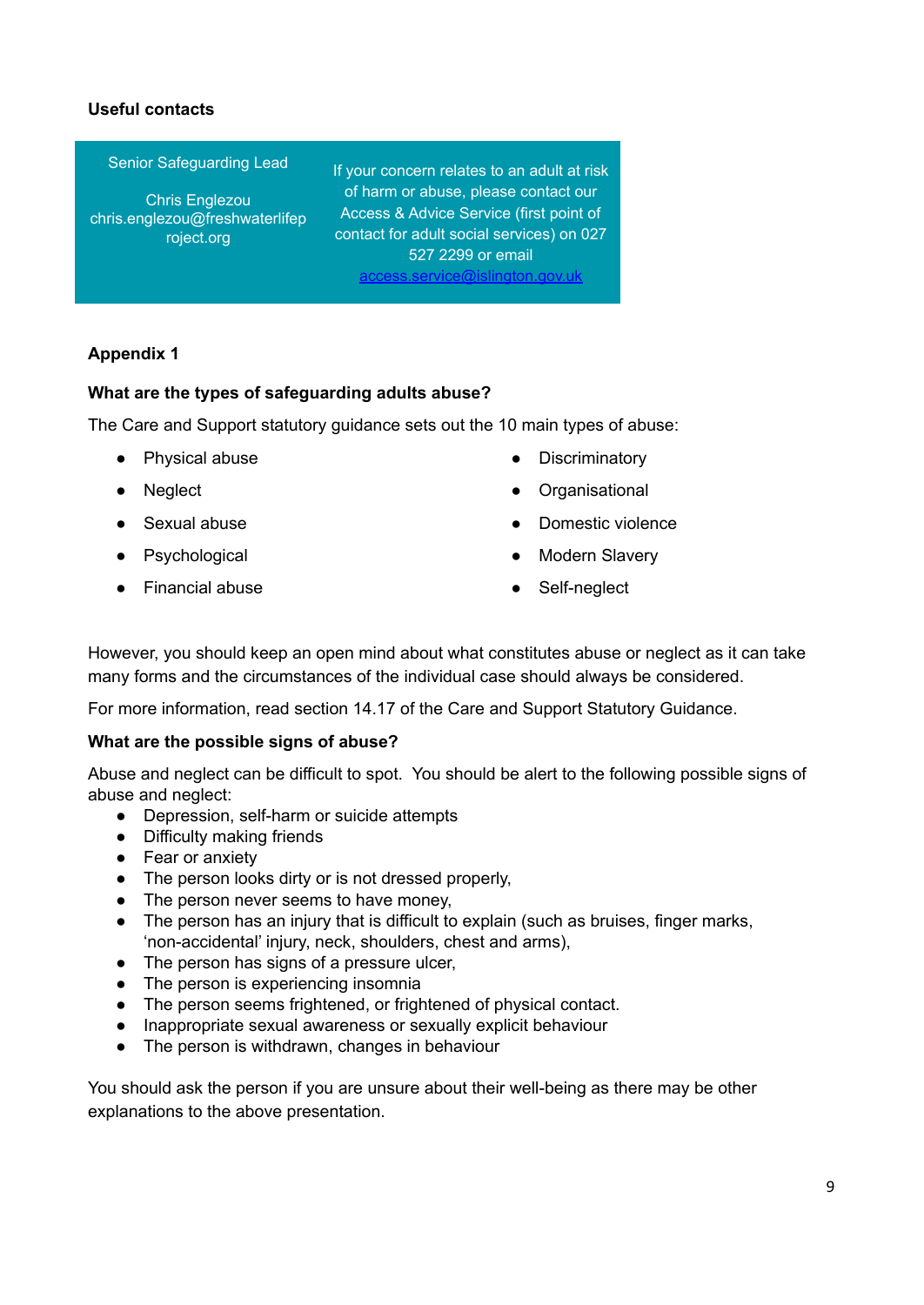## **Who abuses and neglects adults?**

Abuse can happen anywhere, even in somebody's own home. Most often abuse takes place by others who are in a position of trust and power. It can take place whether an adult lives alone or with others. Anyone can carry out abuse or neglect, including:

- partners;
- other family members;
- neighbours;
- friends;
- acquaintances;
- local residents;
- people who deliberately exploit adults they perceive as vulnerable to abuse;
- paid staff or professionals; and
- volunteers and strangers